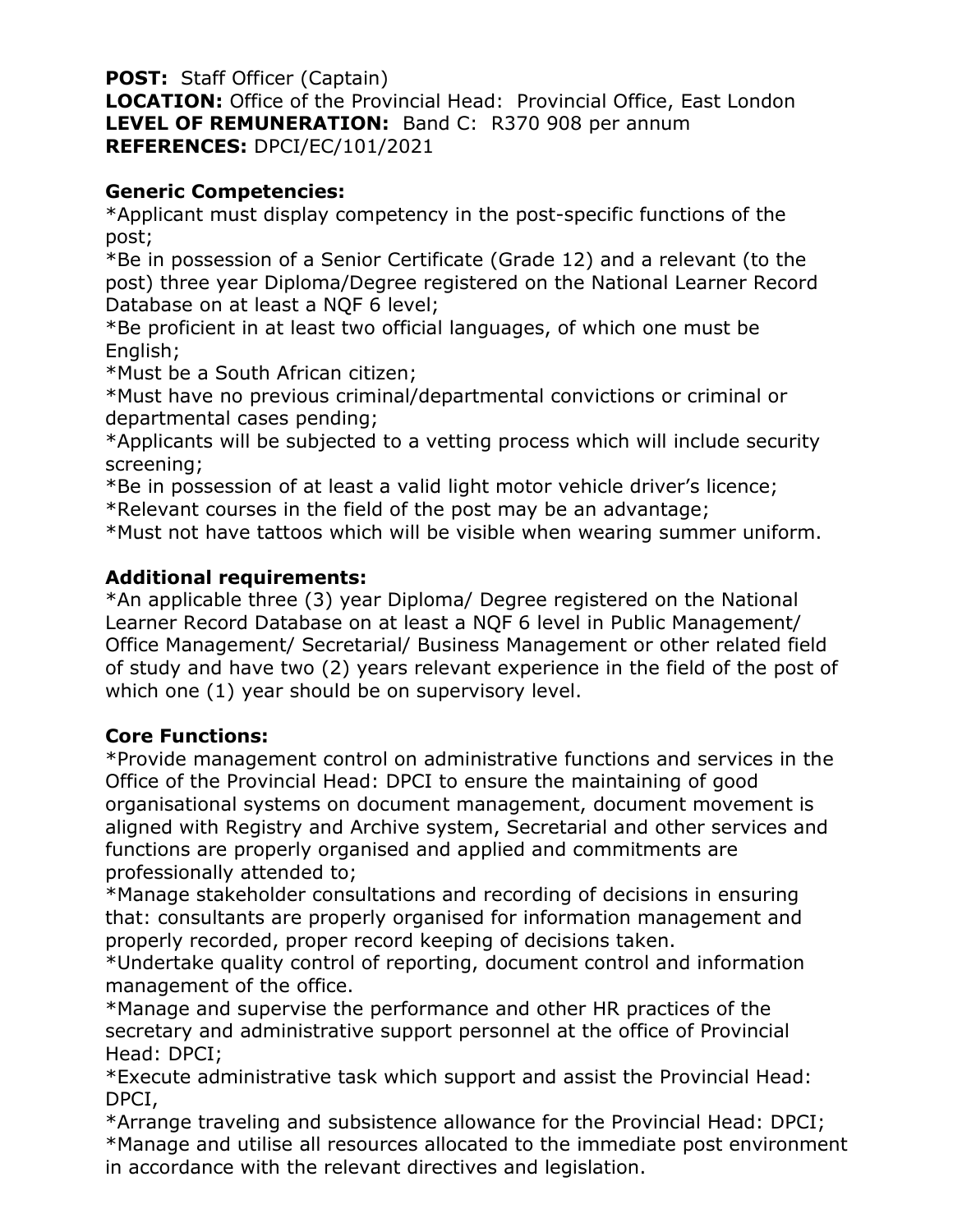# **General:**

•Only the official application form (for salary level 1-12) which will be available at all SAPS Offices, Stations and may also be downloaded on the SAPS website will be accepted. All instructions on the application form must be adhered to; failure to do so may result in the rejection of the application.

•The post particulars and reference number of the post must be correctly specified on the application form.

•Comprehensive Curriculum Vitae must be submitted together with the application form.

•Certified copies of an applicant's ID document, motor vehicle driver's licence, all educational qualifications obtained together with academic records must be attached to each application.

•Applicants will be subjected to fingerprint screening.

•Persons who retired from the Public Service by taking a severance package, early retirement or for medical reasons, as well as persons with previous convictions, are excluded.

•Appointments will be made in terms of the South African Police Service Act, 1995.

•Applicants appointed under the Police Service Act will be subjected to a medical assessment by a medical practitioner as determined by SAPS prescripts.

•It is the responsibility of the applicants to submit applications timeously to the correct postal/physical/email address as provided below. Failure to which the applications would not be considered.

•The closing date for all applications is **02 April 2021**. Late applications will not be accepted or considered.

•If an applicant is short-listed, it can be expected of him/her to undergo a personal interview and such candidates may be subjected to security clearance.

•Correspondence will be conducted with successful candidates only. If you have not been contacted within 3 months after the closing date of this advertisement, please accept that your application was unsuccessful.

•The South African Police Service is under no obligation to fill a post after advertisement thereof.

•Candidates short-listed for appointment to certain identified posts will be vetted in terms of the Criminal Law (Sexual Offences and related Matters) Amendment Act, 2007 (Act No 32 of 2007) and the children's Act, 2005 (Act No 38 of 2005). A candidate, whose particulars appear in either the National Register of Sex Offenders or Part B of the Child Protection Register, will be disqualified from appointment to the post.